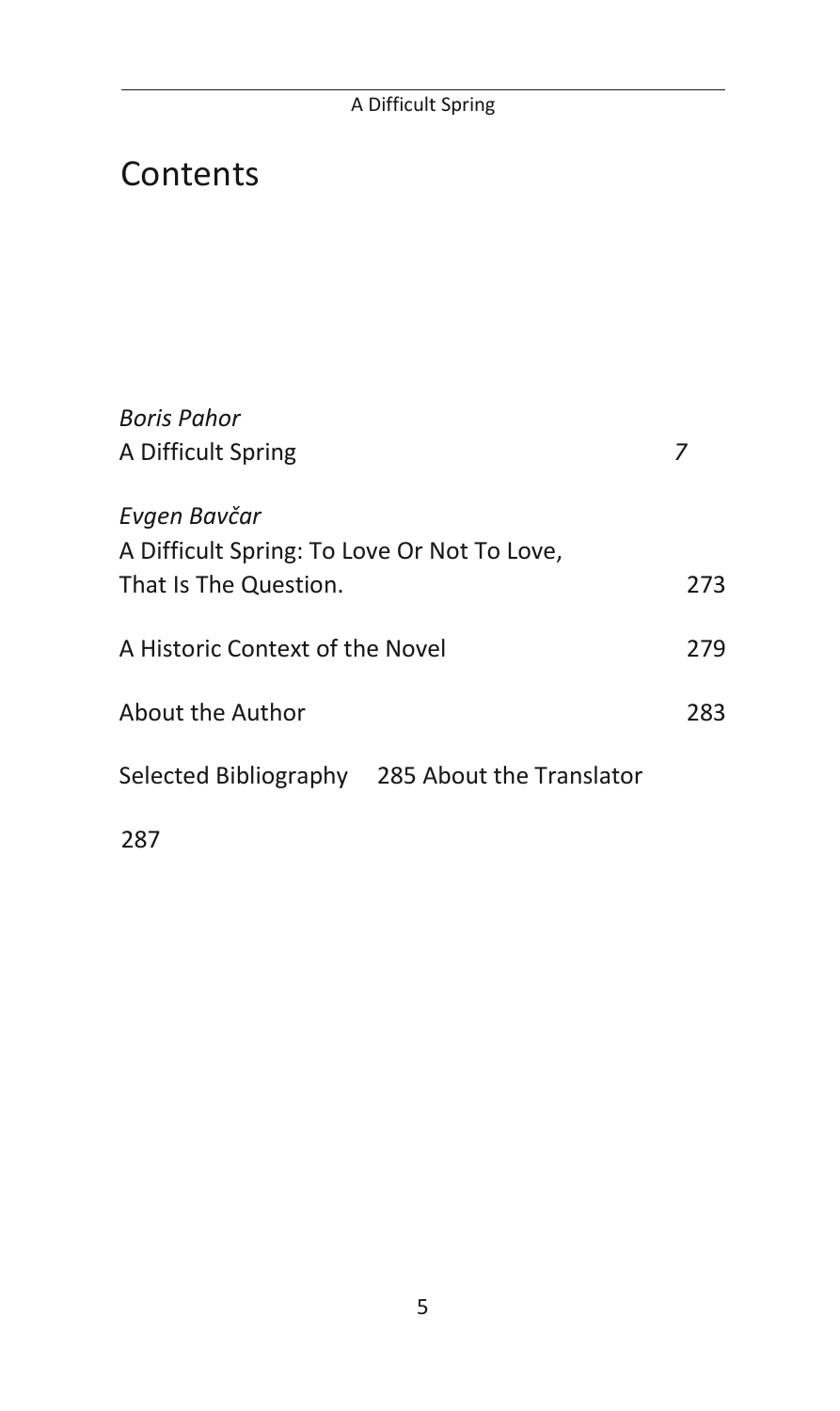## About the Author of the Afterword 287

A Difficult Spring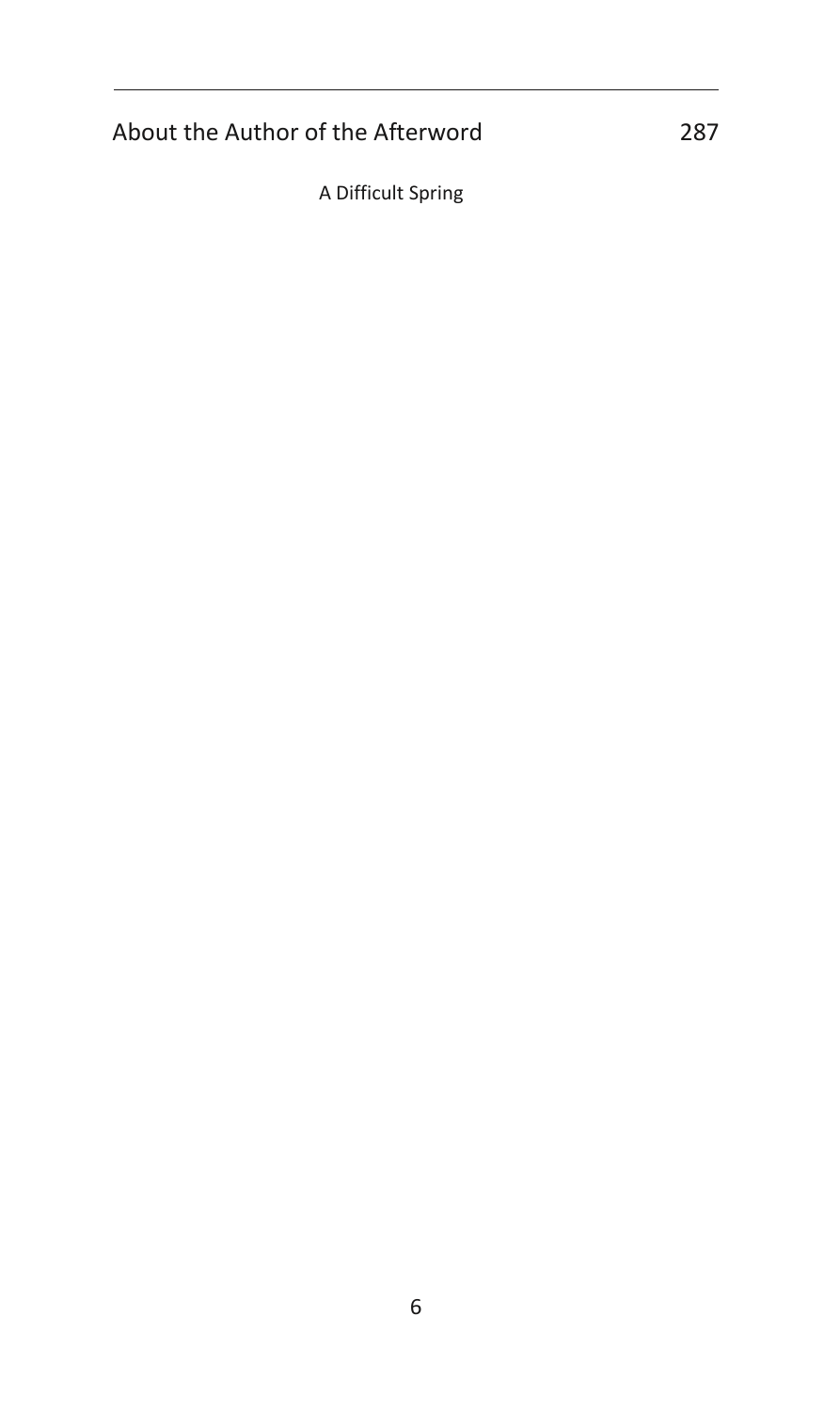### A Difficult Spring

Far more effectively than the bands playing in the square, these ecstatic couples, locked together, hardly speaking, proclaimed in the midst of the tumult of rejoicing, with the proud egotism and injustice of happy people, that the plague was over, the reign of terror ended.

Albert Camus, *The Plague*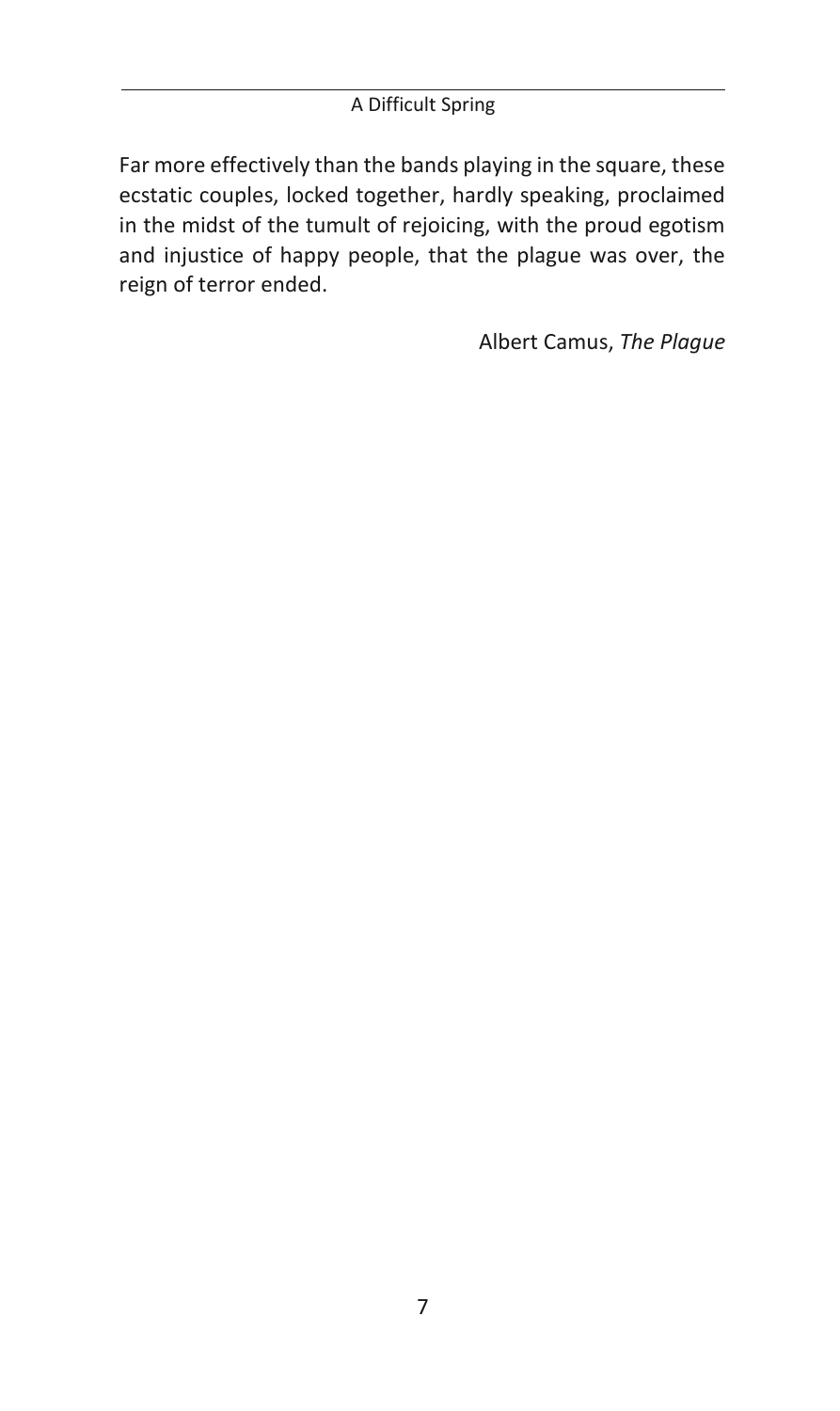I

The train rushed smoothly over the Holland plains and softly, unbelievably softly, rocked on its springs. Almost too softly for those unaccustomed to such comfort, for those generally not in a situation to enjoy it. Their blue and white striped garments did not match the creamy velvet of the carriage. The jute fabric of their prison stripes rolled and twisted, and their nearly naked skulls were a sad complement to their bony cheeks and staring eye sockets. The high seat backs and creamy upholstery in the carriage was shot with gold and recalled vacant theatre loges. Luxurious and silent loges, which someone had given these impossible travellers. Actually not given, but only ceded to the gaunt creatures temporarily. The stripes on their uniforms looked like broken sticks tossed on and between the velvet seats; the people in the sticks like the remains of some unknown tribe. They'd probably been found in a mine shaft more than a hundred metres deep or in the throat of some extinguished volcano; or perhaps nobody knew exactly where they'd been found. And it somehow seemed that the train rocked so softly out of a kind of sensitivity, and at the same time out of an almost unperceivable caution, that its carriages might be polluted by too much contact with this impure cargo.

He sat beside the window. He had been stretched out before, his legs extended onto the opposite seat, his body supine and given over to the intoxicating cotton rocking. But then another windmill appeared and he sat up; it was an automatic movement in response to his amazement at the sight of the rare farmhouse beside the tracks. As if he needed to impress in his consciousness the image of the little homestead, but above all because some women and children had emerged from the doorway of the little house amidst the greenery and were waving little handkerchiefs at the train. One of the women was wiping her eyes with one hand and shaking the handkerchief with the other. And also because the little house was located on uncontaminated soil and the returning deportee observed the land with a calm and deliberate curiosity. He was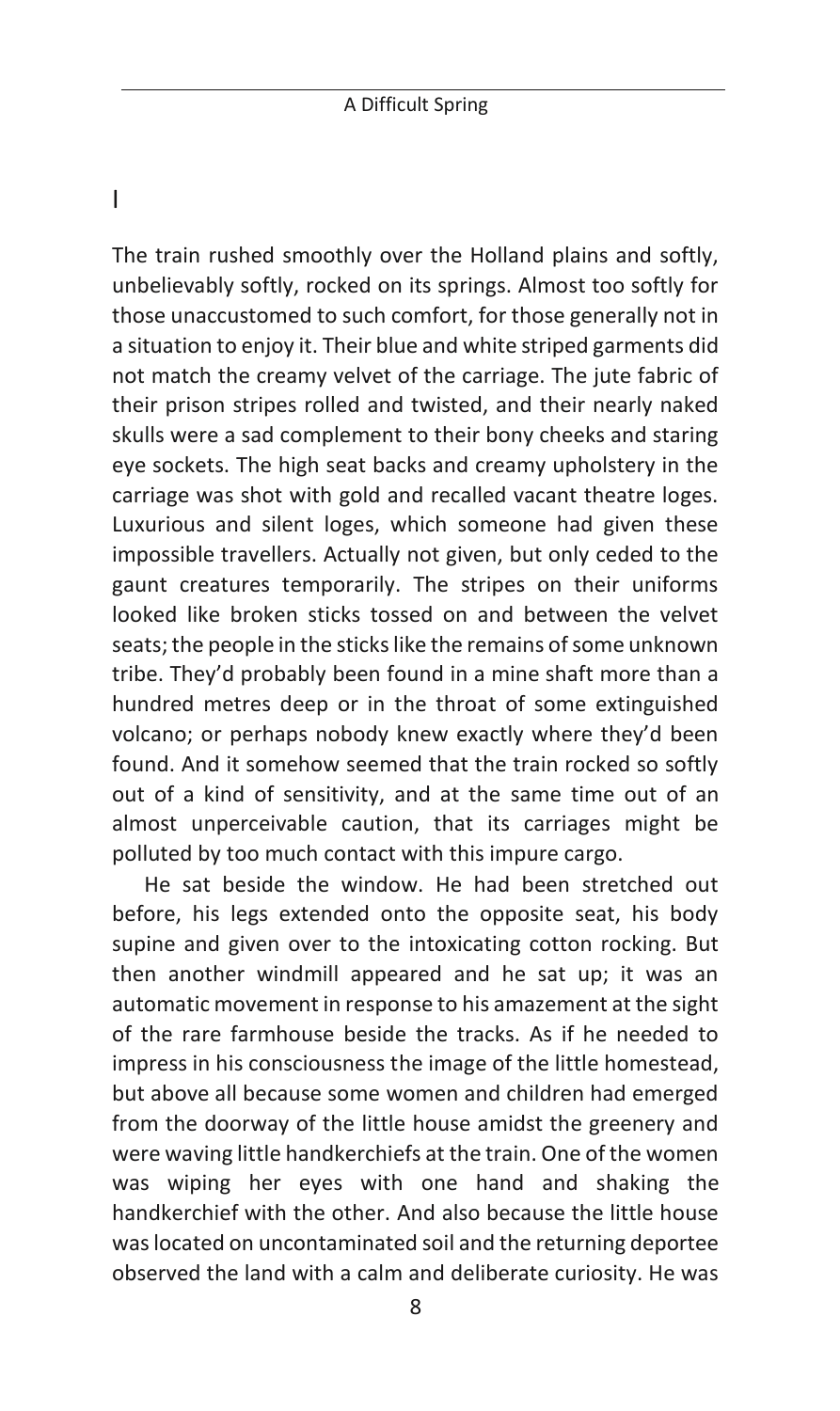searching for any sign of *human history*, an image of the life that had continued among real people during his absence; he searched with eyes that were both weary and unbelieving.

Most of the other travellers did not rise from their seats and go to the window; they were too weak. The news of Dutch women standing in front of their houses only brought a tired smile, like that on a sleeping man's face, to the corners of their mouths.

The golden velvet of the seats paled as the train's springs gently rocked the travellers into the ever thickening grey of evening. And it seemed to him that they were travelling to the far end of a dark land, to an empty coast where each of them would face his own unknown and savage fate.

"We organized our departure masterfully," René said enthusiastically into the darkness.

"It's lucky that Jean and Marcel are so handy," responded François with a voice that, though tranquil, revealed a flash of self-confidence.

They had agreed to disembark at Harzungen, and there he found himself amidst a throng of skeletal bodies and again heard the wheezing lament of rib cages and saw even more clearly the unbelievably long line of train cars that had been traversing between the two front lines for five days now, meandering without destination it seemed, heavy from the weight of destroyed human cargo. The travelling necropolis of upright, tightly packed, zebra-striped bodies, in which even those that had stopped living did not fall to the ground. This caravan of death could not be compared with other transports and thus an endless series of coffins waited at the Celle station before the open doors of the long convoy.

The train stopped and Pierre stood up and swayed a bit before unbolting and opening the door of the compartment.

"This is Brussels," he said.

"Brussels?" François asked with a yawn.

But Pierre was already in the corridor, using all his force to push down the window pane.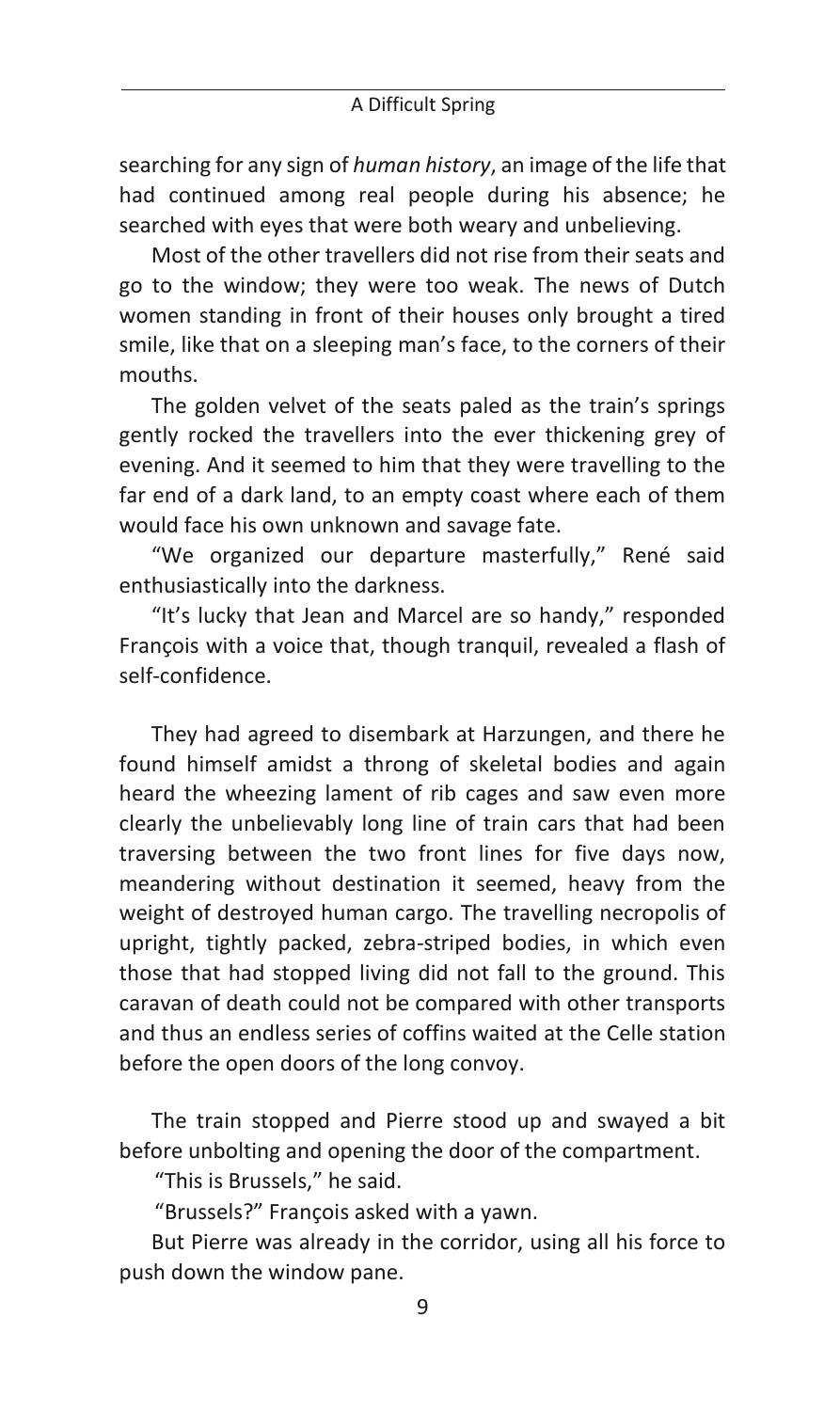"It is Brussels, isn't it?" he asked, answering his question the same moment he asked it.

They went out to the corridor to wave to the city from the window and girls wearing the white dresses of the Red Cross came toward them with warm drinks in cups and sweet intrusion in their voices. They were timid and gentle in their anxiety not to miss any aspect of caring for these bodies.

A faint steam rose from the tin pots and spread a sweetsmelling aroma of tea into the night air; it was as if the men were enfolded in the memory of blossoming linden surrounded by a swarm of droning bees.

#### II

After their reception in Paris, they lined up under the showers and thoughts returned to him of thin bodies and bare skulls under the boiling water *there*. But he was able to push away these images because of the loud and clownish play of the former prisoners of war in the neighbouring stalls; they at least were not suffering in the shower from visions of death as were the returning deportees. The former prisoners of war joked in their military fashion, calling through the walls, climbing over them, noisily washing, cursing the water, laughing in a chorus, vigorously splashing as if they wanted to wash all people once and for all.

Although he could not join in their playfulness, he had to smile. It was pleasant to hear the full, manly voices with their healthy animal tone and the innuendos about their comrades' organs that were supposed to guarantee the continuation of the human race. But the returning deportee could not take part. Although it was a pleasure to feel the warm streams of water flow like balsam on his body, he was still somehow wounded. And yet he felt he could think more concretely under the shower, think somehow from a distance.

They went through a room where each had his chest xrayed one after another and then filed into a large space as wide as a dance hall. There were doctors everywhere, standing here and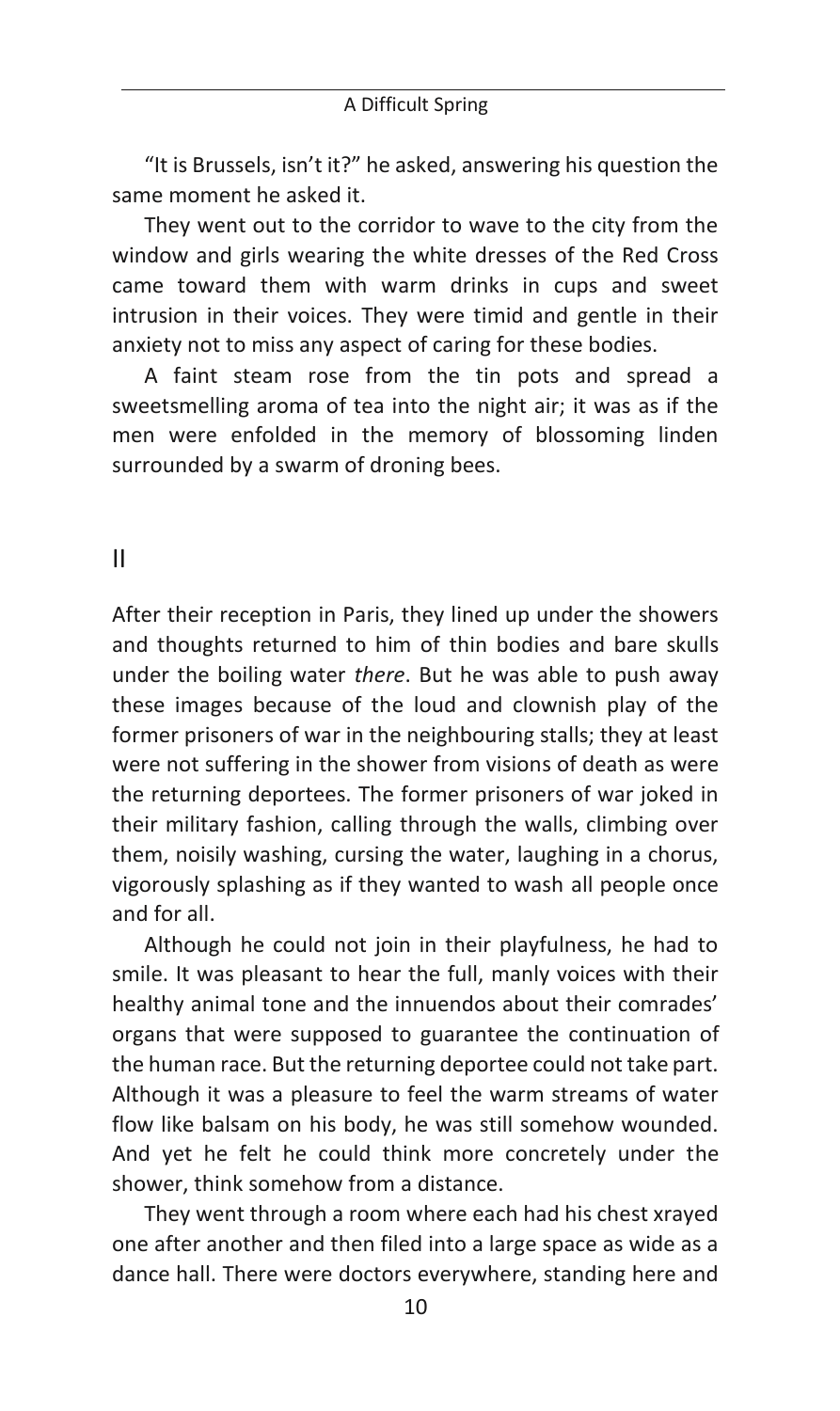there next to little tables where orderlies wrote out the information dictated to them by the doctors. There were six or seven such groups. The men stood naked, in lines, moving slowly forward.

He noticed that there were only four bodies in front of him. With a sudden embarrassment he realized he would have to present himself to the female doctor because by the time he got to the head of the line there would be nobody else in front of him. She was a middle-aged woman and did her job thoughtfully if a bit absently. It wasn't a problem to stand naked before her and yet he felt an unexpected humiliation when he realized that the entire history of the camp crouched in his poor body, and this in front of a woman. But he walked up to her simply and naturally when his turn came; it's always like that, he thought; no matter how much you think about something, when it is time for action everything suddenly becomes simple. The doctor sat on her little stool waiting; she looked a bit odd in her white apron. She seemed concentrated, although not by the herd of naked male bodies in the hall, but by something else she had been thinking about before. As she gently prodded his testicles, she spoke to the orderly who sat at the table to her left; she did this in the same unconscious manner that a woman in the market might test some silken fabric between her fingers as she talks with a friend. Her casualness, though appropriate to the particular situation, was almost insulting. It is interesting that a man who has just been liberated has to have his organs felt in order for a doctor to ascertain that he is still whole. And in this instant, he conjured up his cellmates in that other chamber; all the skeletal remains that had released their last breath with hands over their mummified members. Now the doctor withdrew her hand and placed a stethoscope on his chest and, as the little tambourine in her ear conveyed the sound of his lungs, her eyes slid from attentiveness and became almost maternal. She dictated automatically to the orderly.

He paused indecisively as he left through the large doorway; he was struck by the sudden fear that he would too quickly become a man like any other man walking the streets of Paris. He hesitated on the sidewalk, realizing that if he was different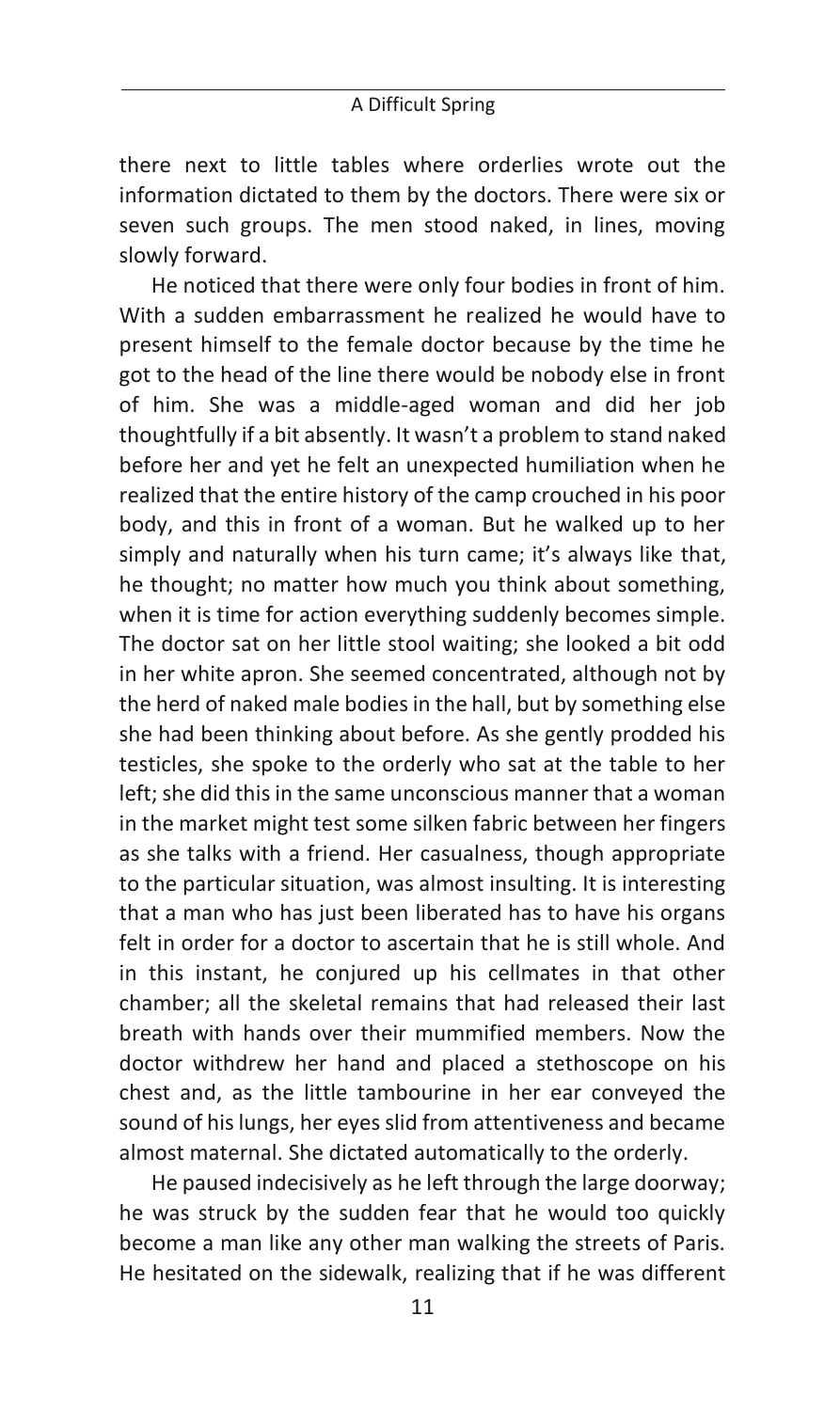it was only because of his clothes, which caught the eyes of passers-by. That had been the bright idea of the Red Cross.

He asked the guard for directions and started to look for the address he had been given in the labyrinth that was Paris. The crowds in the underground corridors and the masses in the metro rushed through the endless shafts; this is perhaps the most suitable place to welcome a returning deportee, he thought. Not the big city pulse up above on the avenues and boulevards but the darkness of the tunnels underneath the city pavement. There a deportee could continue in his anonymity and homelessness while, above, the living people confirmed his hidden difference. His clothes, of course, troubled him the most, but nobody noticed them in the packed crowd. He would take them off as soon as he could. There were not as many people in the train itself, and he asked a girl, who was standing next to a young man and looking at him, if this was the right place to get off. She said it was. She looked at his clothing and asked him what was meant by the letter in the red triangle on his chest; when he answered that it was the first letter of his nationality, she smiled and said she was Russian. The young man with her was French, she said, and then she asked about the camps. He smiled, saying it was impossible to tell her about them in such a short time. He then murmured something in Russian, more to himself than her. She blushed and he realized that he shouldn't use the same Russian phrases with a girl in the Paris metro that Vaska had used when they carried corpses on waterlogged mattresses. He was happy when it was time to get off and redeem his world from the shame of the blushing girl.

There weren't many automobiles in the Place de Trocadero and the wide avenues flowing into it looked like the abandoned arteries of an extinct Europe. It was as if the few automobiles that remained were departing on asphalt rivers that flowed, empty and silent, to the end of the world, and as if, on those lonely roads across the world, they were looking for a living creature who might explain to them the purpose of human settlements, of cities and existence.

The Palais de Chaillot resembled the wings of a monumental tomb. He remembered the embarrassment of the girl in the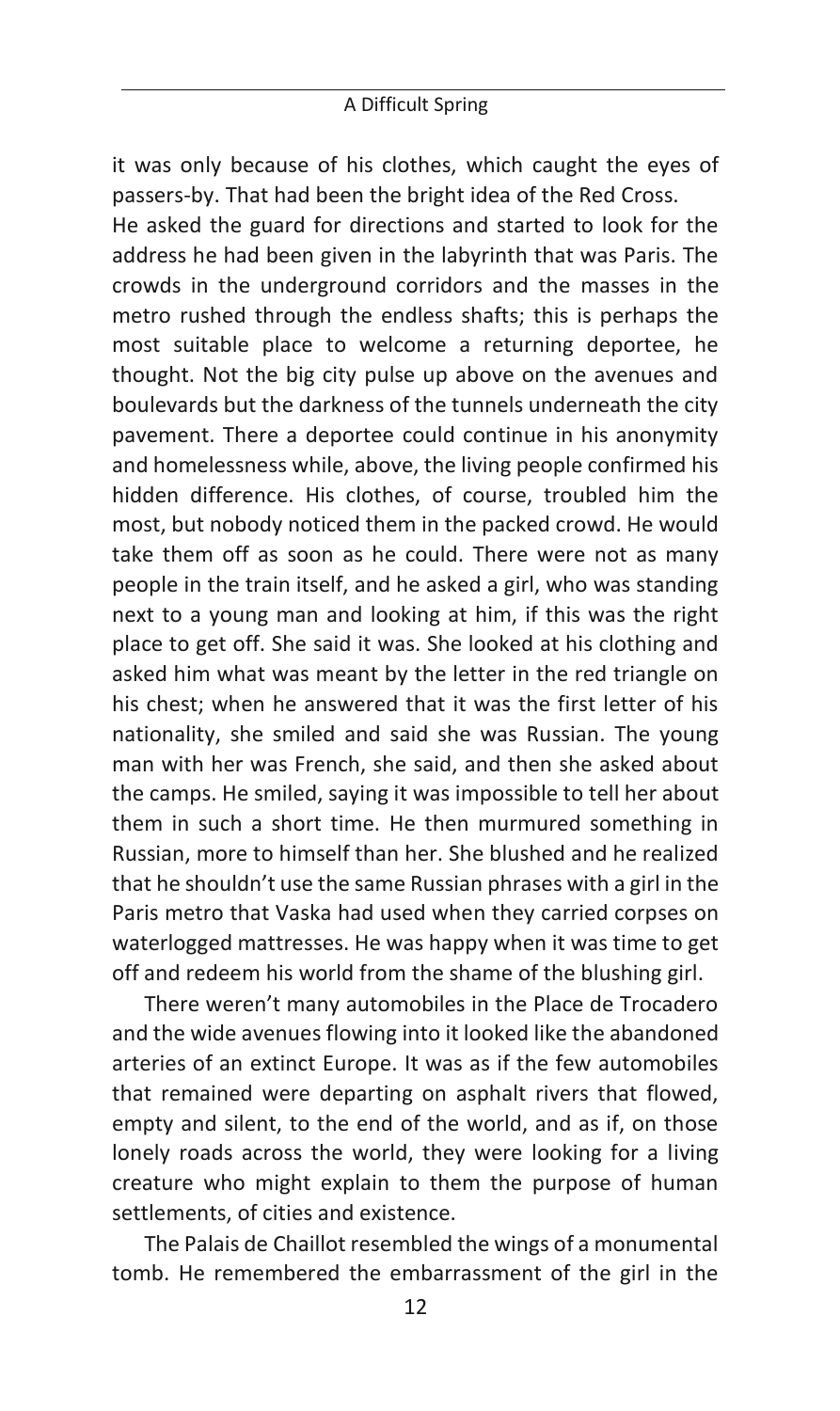#### A Difficult Spring

metro and realized that he was looking through the prism of his own world. Her blushing cheeks, he thought, almost aroused some faint rosy glow around the human image, a glow that could become the birth of the universe; but such a birth now seemed so remote from him that it could hardly be real. Paris unfolded before him and a stiff muscle stirred in his chest, probably in the same way that the heart of a drowned man convulses when it is revived by artificial respiration. The heart hadn't stopped but had only been dormant. Perhaps we have only been dormant, he said to himself as he walked across the wide marble stage that divided the wings of the palace. He strode along the smooth surface and observed himself from afar as if through the lens of a moving camera; it caught the image of prison stripes in the middle of a terrace bathed in May sunlight. He could find no connection between the image of himself and the light on the pale yellowish marble, still less the amplitude of the city beyond the Eiffel Tower. And so he stood by the stone balustrade and thought that one day in the future this view might stir enthusiasm in him; at the moment, however, he could not grasp the meaning of such infinite size and magnificence. It looked as if it had all been made for a noble, sunny people who had come from somewhere else to live in this wonderful infinity of parks and avenues, boulevards and palaces. But he couldn't imagine where new residents would come from and, although he knew that centuries of history had constructed this eternal vision, he could not help but regard it with the hard and mutinous chill of the returning deportee. No specific image from *there* intervened, yet he felt as if he were looking at one huge camp. Because of this feeling, he searched deliberately for an image from *there* that he might compare with this view. He could find none, except perhaps one. In Dora he had looked down a hill at a wide road that ran between the barracks toward the gates. The gates were broad, and the flat, wide road gave an impression of distance, for one could see that it continued on the other side, beyond the gates. Trucks came in and out through these gates; the guards stood there as if beneath the arches of a drawbridge. Morning and evening, rows of labourers marched to and from work through